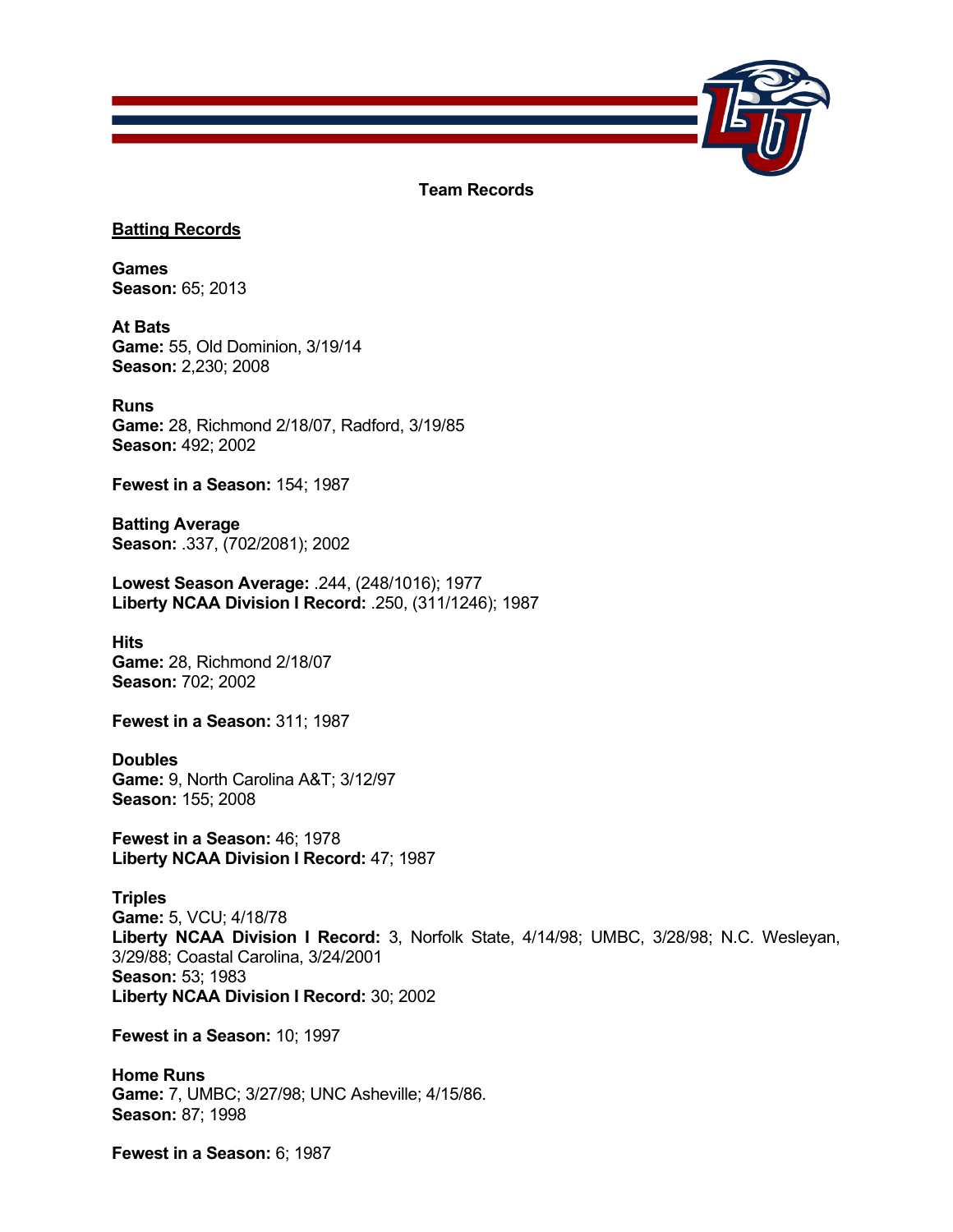**Total Bases Game:** 50, Ferrum; 4/24/89 **Season:** 1,171; 2002

**Slugging Percentage Season:** .563; 2002

**Runs Batted In Game:** 28, Richmond 2/18/07 **Season:** 447; 2002

**Base on Balls Game:** 14, Bucknell, 2/26/05; Oneonta State; 4/1/86. **Season:** 356; 2018

**Stolen Bases Game:** 11, Maryland Baltimore County; 2/26/00 **Season:** 196; 2000

**Hit by Pitch Game:** 9, at Wake Forest; 4/25/18 **Season:** 126; 2010

**Strikeouts Game:** 17, Pennsylvania; 3/11/86 **Season:** 557; 2019

## **Fielding Records**

**Putouts Season:** 1704; 2019

**Assists Season:** 768; 1988

**Fewest in a Season:** 361; 1979

**Errors Season:** 119; 1988 **Fewest in a Season:** 32; 2021

**Double Plays Season:** 77; 1998

**Fielding Percentage Season:** .984; 2021

## **Team Pitching Records**

**Wins Season:** 43; 2019, 2010\*

**Losses Season:** 32; 1988, 1997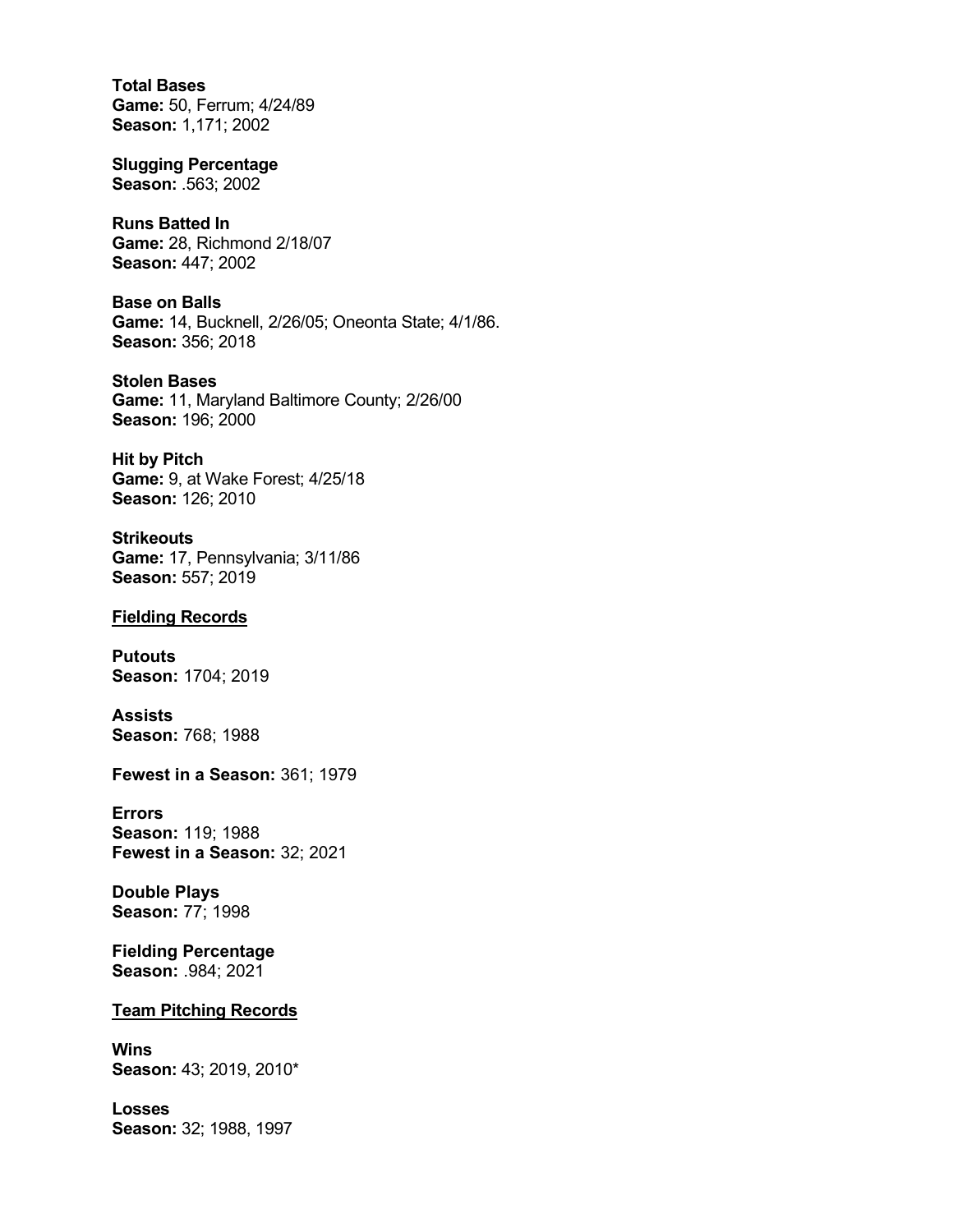**Consecutive Wins Season:** 15; 1976 **NCAA Division I Record:** 13; 2021

**Winning Percentage Season:** .767 (33-10); 1980 **Liberty NCAA Division I Record:** .719 (43-16); 2021

**Earned Run Average Season:** 2.62; 2014

**Complete Games Pitched Season:** 28; 1983 **Liberty NCAA Division I Record:** 19; 1998

**Shutouts Season:** 11; 2012

**Consecutive Scoreless Innings** 39 – 2/27/12-3/4/12

**Saves Season:** 19; 2019

**Innings Game:** 16, VMI; 4/19/08 **Season:** 568; 2019

**Strikeouts Game:** 21, Coastal Carolina; 5/10/98 **Season:** 557; 2019

**Bases on Balls Allowed Game:** 16, George Mason; 4/28/98 **Season:** 301; 1999

**Fewest in a Season:** 113; 1984 **Liberty NCAA Division I Record:** 140; 1986

**Hits Allowed Game:** 28, Wake Forest; 3/25/88 **Season:** 650; 2007

**Fewest in a Season:** 281; 1980 **Liberty NCAA Division I Record:** 360; 1984

**Runs Allowed Game:** 29, Old Dominion, 4/16/02 **Season:** 460; 2002

**Fewest in a Season:** 171; 1980 **Liberty NCAA Division I Record:** 209; 1991

**Home Runs Allowed Game:** 10, Virginia Tech; 4/25/88 **Season:** 78; 2002